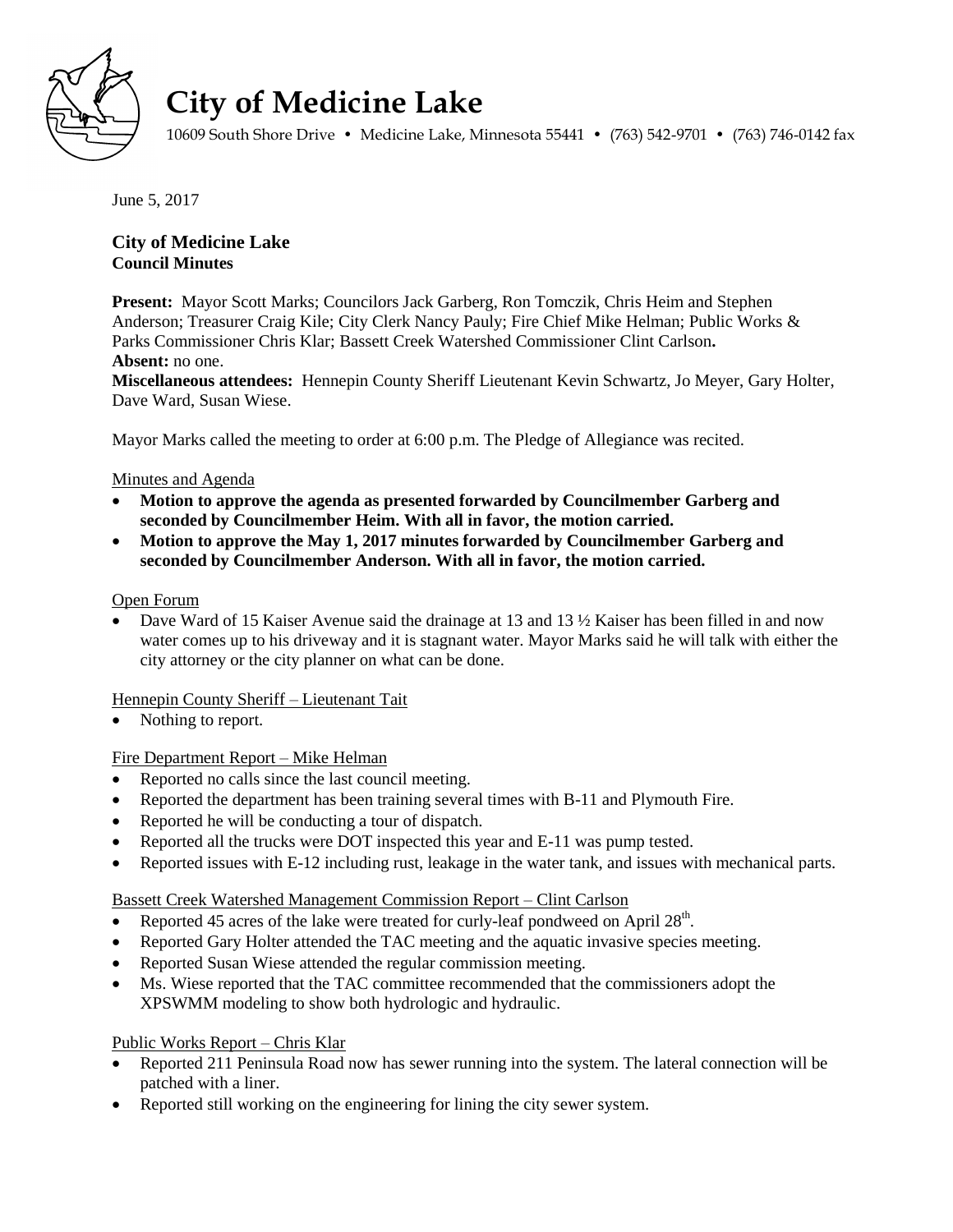Parks Report – Chris Klar

- Reported the shed is setup in the park with the toys.
- Reported he received several calls for a city-wide cleanup. He said we aren't doing one this year and that the big dumpsters take the same items we put in our garbage cans.
- Reported the Boy Scout and Girl Scout projects are on hold pending approval from those organizations.

Treasurer's Report-Craig Kile

- Receipts in reporting period: \$2,074
- Receipts year to date: \$22,468
- Disbursements in reporting period: \$19,594
- Disbursements year to date: \$107,377
- **Motion to approve the summary spending, receipts and cash balances through June 4, 2017 forwarded by Councilmember Garberg and seconded by Councilmember Heim. With all in favor, the motion carried.**

#### **Officer Reports:**

### Councilmember Garberg

- Reported he received only one comment on the LED lights and that was that the light was shining in someone's windows. The light has been adjusted. The light bill last year this time was \$455. This year it was \$168.
- Reported he reviewed the streets with our road contractor. The streets have taken a beating over the past year, especially from cement trucks. The recommendation is to chip seal the entire city at a cost \$48K and it should provide another 20 years of road life provided we get a better handle on the heavy trucks coming into the city. A complete replacement would cost \$500,000. Mill and fill would cost \$134K and provide 5 years of extra life.
- Reported the work performed on Kaiser Avenue needs to be redone.

#### Councilmember Tomczik

Reported he called Randy's Sanitation to get garbage cans for the Fire Hall.

#### Councilmember Heim

 Reported we signed one contract with SEH to have an analysis done for the sewer liner. A second contract was signed for analysis of two compromised sections of the sewer.

#### Councilmember Anderson

• Reported nothing to report.

#### Mayor Marks

- The July meeting will be Monday, July  $10^{th}$ .
- Reported he completed a city-wide survey for the U.S. Census Bureau.
- Reported Josh Hauble will be the new elections clerk.

#### Unfinished Business

 Councilmember Garberg said when we issue a demo permit, a timeframe should be included on how long it can be vacant. Mayor Marks responded that we'll need to ask the city attorney or Brad Scheib whether we can do that and if so what the language would look like.